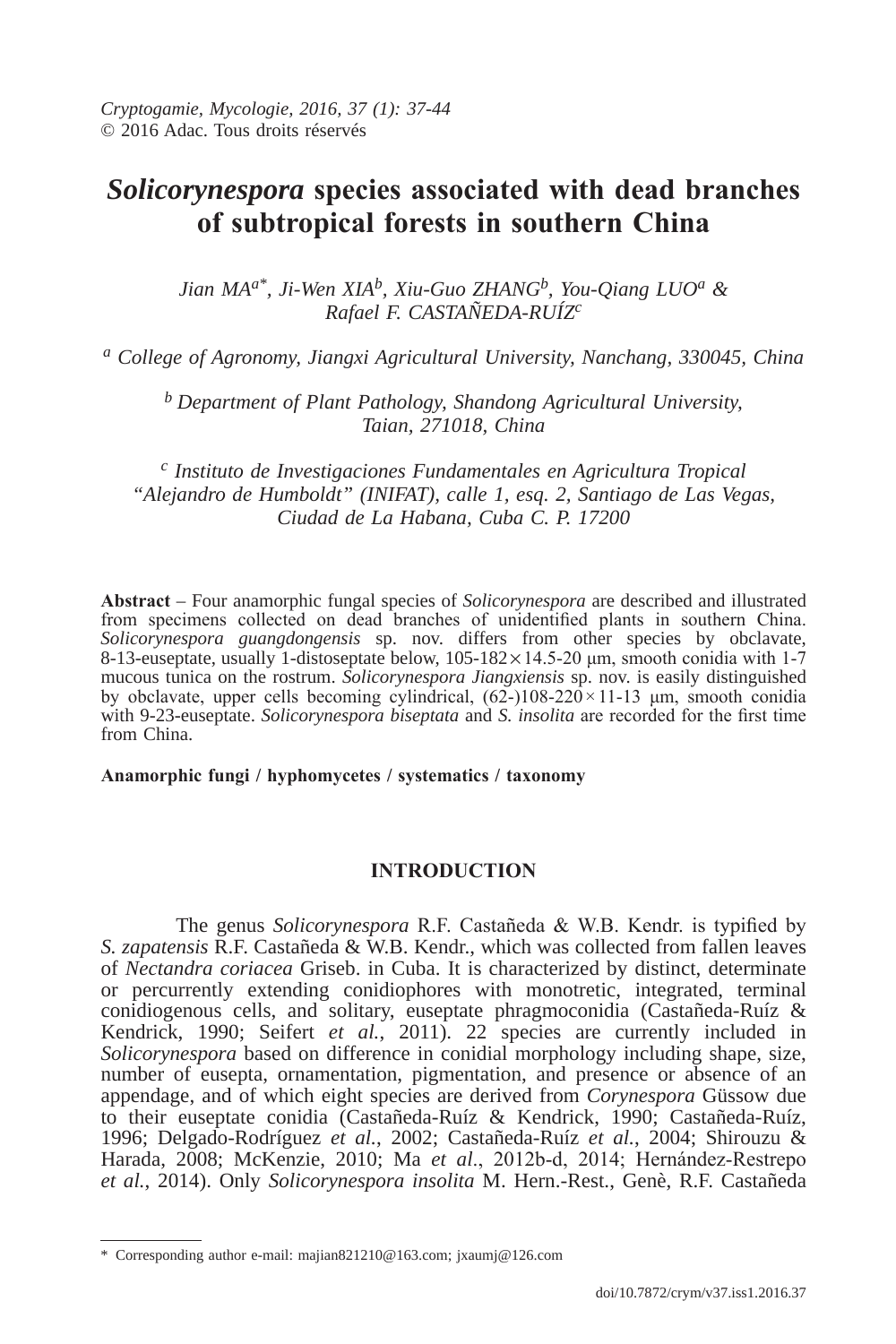& Guarro was reported to have a particularly close affinity with *Astrosphaeriella livistonicola* K.D. Hyde & J. Fröhl. (Hernández-Restrepo *et al*., 2014).

Saprophytic fungi are highly diverse on plant debris in moist forest environment and watersides, and many new genera or species have recently been published (Wu & Zhuang, 2005; Zhao *et al*., 2010; Ren *et al.*, 2012; Ma *et al.*, 2012a-d; Zhang *et al*., 2012; Xia *et al*., 2013). During continuing exploration for saprobic microfungi in southern China, four species with morphological characteristics of *Solicorynespora* were collected on dead branches. They are proposed herein as two new species and two new records.

## **MATErIAlS ANd METhodS**

Dead branches were collected from humid environments or waterside in the subtropical forests of southern China, and taken to the laboratory in Ziploc<sup>TM</sup> plastic bags. Samples were processed and examined following the methods described in Zhang *et al.* (2009). Conidia and conidiophores were measured and photographed using a Nikon microscope, with  $100 \times (oil$  immersion) objectives. Adobe Photoshop 7.0 was used for image processing to assemble photographs into compound images, with backgrounds modified for esthetic reasons. The specimens are deposited in the Herbarium of Jiangxi Agricultural University, Plant Pathology (HJAUP).

## **TAXoNoMY**

#### *Solicorynespora guangdongensis* Jian Ma & X.G. Zhang, sp. nov. **Figs 1-5**

*MycoBank*: MB 814838

*Diagnosis*: Characterized by monotretic conidiogenous cells with solitary, acrogenous, obclavate, 8-13-euseptate, usually 1-distoseptate below, smooth, 105-  $182 \times 14.5$ -20 μm, brown to pale brown conidia with 1-7 mucous tunica on the rostrum.

*Etymology*: *guangdongensis*, referring to the province where the fungus was found.

**colonies** on natural substrate effuse, brown to dark brown, hairy. **Mycelium** partly superficial, partly immersed in the substratum, composed of branched, septate, pale brown to brown, smooth-walled hyphae. **conidiophores** macronematous, mononematous, solitary or in groups, erect, straight or flexuous, unbranched, smooth, septate, brown to dark brown, 160-262 μm long, 9-11 μm wide, sometimes with 1-2 percurrent extensions. **conidiogenous cells** monotretic, integrated, terminal, cylindrical, brown or dark brown, smooth, 18.5-25.5 × 7.5-9.5 μm. **conidial secession** schizolytic. **conidia** solitary, dry, acrogenous, obclavate, 8-13-euseptate, usually 1-distoseptate below, smooth, brown to pale brown, 105-182 μm long, 14.5-20 μm wide in the widest part, 4.5-7 μm wide at the truncate base, apex extended into a brown to pale brown rostrum, 2.5-3.5 μm wide, and invested in 1-7 spherical or subspherical, hyaline or subhyaline mucous tunica ca 17-26.5 μm diam.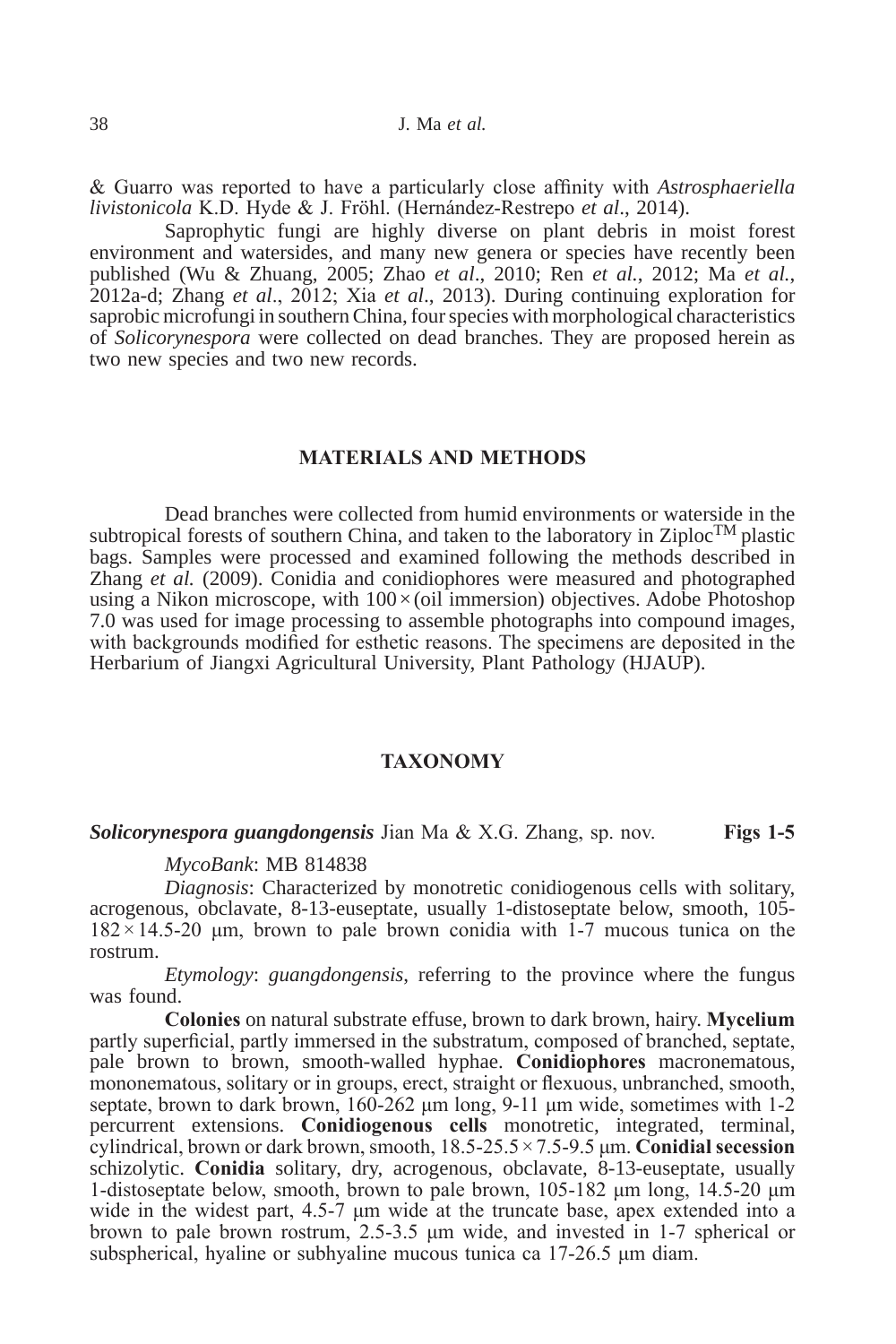

Figs 1-5. *Solicorynespora guangdongensis* (from holotype). **1-2.** Conidiophores and conidia. **3.** Conidiophore apices showing conidiogenous cells and percurrent extension. **4.** Conidiogenous cells with terminal conidium. **5.** Conidia. Scale bars:  $1-5 = 40 \text{ µm}$ .

*Holotype*: China, Guangdong Province, Liuxihe National Forest Park, collected on dead branches of an unidentified broad-leaved tree, 10 July 2014, J. Ma, HJAUP M0097.

*Commentary*: *Solicorynespora guangdongensis* has obclavate conidia similar to *S*. *aterrima* (Berk. & M.A. Curtis ex Cooke) R.F. Castañeda & W.B. Kendr. (Castañeda-Ruíz & Kendrick, 1990), *S*. *foveolata* (Pat.) Shirouzu & Y. Harada (Shirouzu & Harada, 2008) and *S. linderae* Jian Ma & X.G. Zhang (Ma *et al.*, 2012c), but differs from *S*. *aterrima* (conidia 33-74 × 8-10 μm, 3-5-euseptate), *S*. *foveolata* (conidia 28-100 × 7-9 μm, 4-11-euseptate) and *S. linderae* (conidia 100-  $130 \times 12.5$ -15.5 μm, 7-9-euseptate) by its larger conidia with 8-13-euseptate and usually 1-distoseptate below. In addition, conidia of *S. guangdongensis* are smooth, and have 1-7 mucous tunica on the rostrum, while those of *S*. *aterrima*, *S*. *foveolata* and *S. linderae* are smooth or verrucose, and lack an apical mucilaginous appendage.

*Solicorynespora Jiangxiensis* Jian Ma & X.G. Zhang, sp. nov. **Figs 6-10**

*MycoBank*: MB 814839

*Diagnosis*: Characterized by monotretic conidiogenous cells producing solitary, acrogenous, obclavate, upper cells becoming cylindrical, smooth, (62-)108-  $220 \times 11$ -13 μm, brown to pale brown conidia with 9-23-euseptate.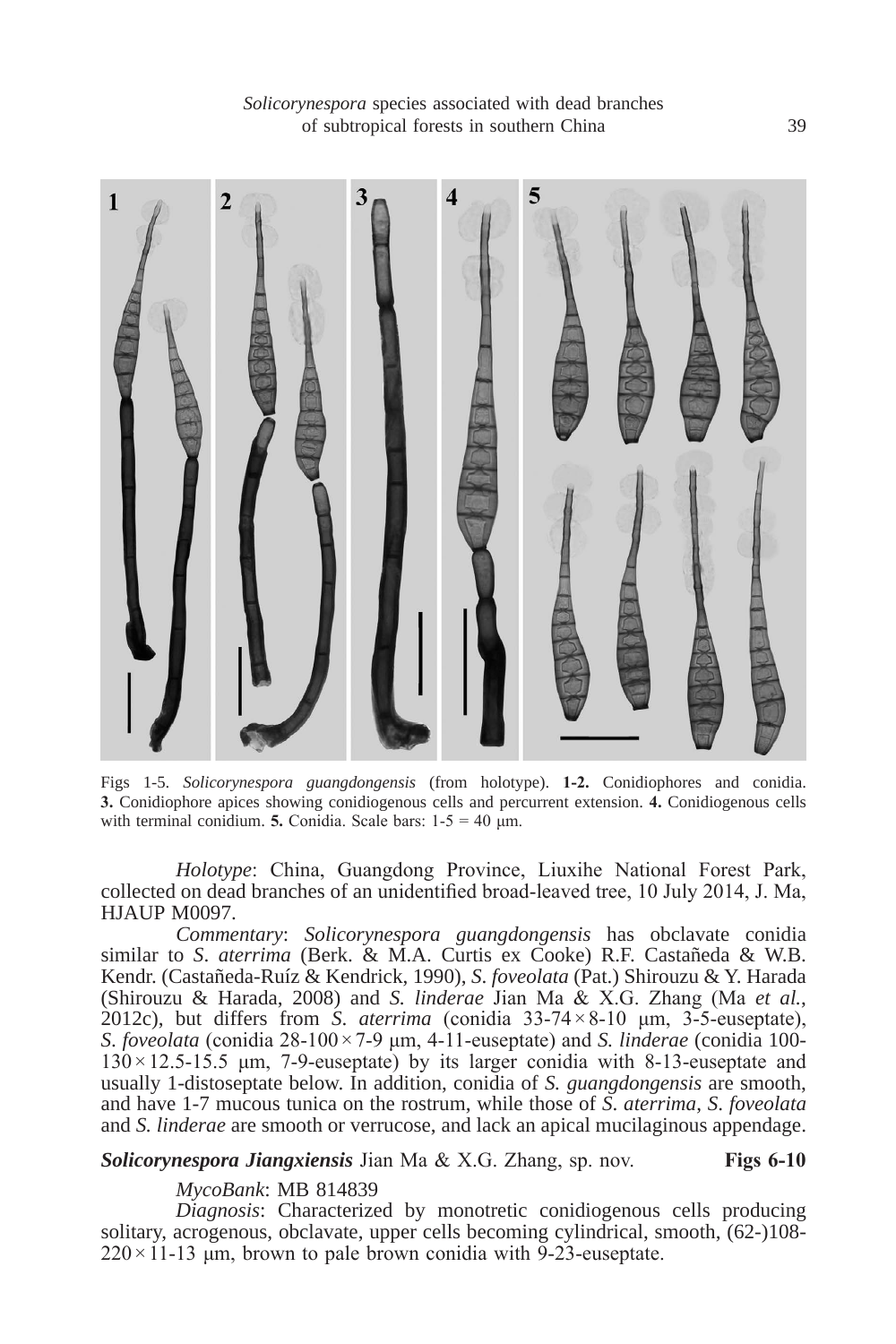

Figs 6-10. *Solicorynespora Jiangxiensis* (from holotype). **6-7.** Conidiophore apices showing conidiogenous cells and percurrent extensions. **8.** Conidiogenous cells with terminal conidium. **9.** Conidiophore and conidium. **10.** Conidia. Scale bars: 6-10 = 40 μm.

*Etymology*: *Jiangxiensis*, referring to the province where the fungus was found.

**colonies** on natural substrate effuse, brown, hairy. **Mycelium** partly superficial, partly immersed in the substratum, composed of branched, septate, pale brown to brown, smooth-walled hyphae. **conidiophores** macronematous, mononematous, solitary or in groups, erect, straight or flexuous, unbranched, smooth, brown to dark brown, 87-195 μm long, 5.5-6.5 μm wide, sometimes with 1-2 percurrent extensions. **conidiogenous cells** monotretic, integrated, terminal, cylindrical, brown to pale brown, smooth, 15-20.5 × 5-6 μm. **conidial secession** schizolytic. **conidia** solitary, dry, acrogenous, obclavate, upper cells becoming cylindrical, smooth, brown to pale brown, 9-23-euseptate,  $(62-)108-220 \,\mu m \log 11-13 \,\mu m$  wide in the widest part, apical cell rounded, 3-4.5 μm wide, basal cell conical-truncate, 3-5.5 μm wide at the base.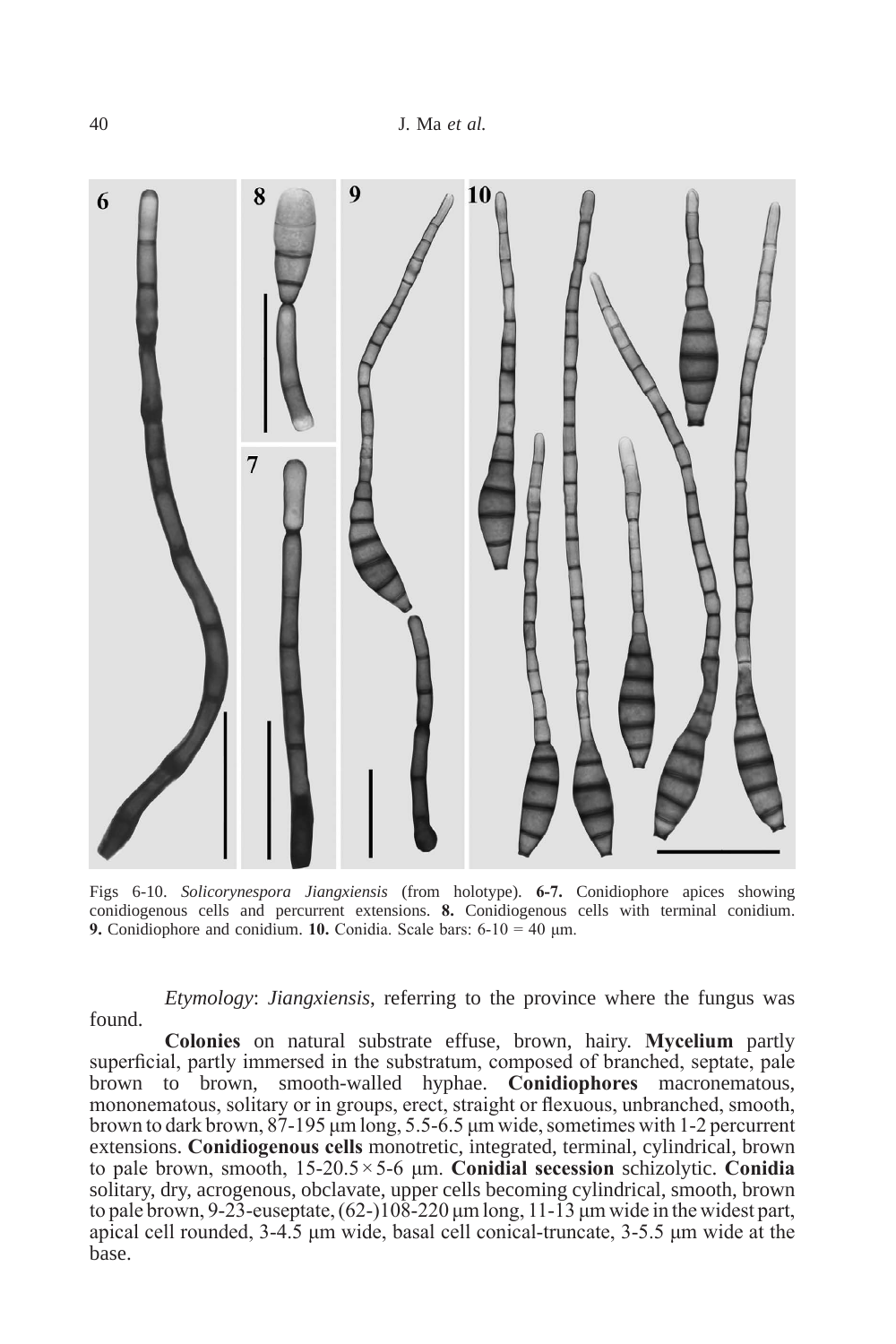*Holotype*: China, Jiangxi Province, Lushan Mountain, collected on dead branches of an unidentified broad-leaved tree, 8 Nov. 2014, J. Ma, HJAUP M0185. *Commentary*: *Solicorynespora Jiangxiensis* bears some resemblance to *S*. *foveolata* and *S. linderae* in conidial shape, but differs from *S*. *foveolata* (conidia 28- 100 × 7-9 μm, 4-11-euseptate) by its larger conidia with more septa, and from *S. linderae*  (conidia  $100-130 \times 12.5-15.5$  μm, 7-9-euseptate) by its longer and narrower conidia with more septa, and further from *S*. *foveolata* and *S. linderae* by its smooth conidia with a non-rostrate apex. In addition, the conidia of *S. Jiangxiensis* are obclavate, upper cells becoming cylindrical, which is easily distinguished from *S*. *foveolata* and *S. linderae*.

*Solicorynespora biseptata* Silvera, Gené, Hern.-Rest. & R.F. Castañeda, Mycol. Progress 13: 162. 2014



Figs 11-15. *Solicorynespora biseptata* (HJAUP M0283). **11-12.** Conidiophore apices showing conidiogenous cells and percurrent extensions. **13.** Conidiophore with developing conidium. **14.** Conidiophores and conidia. **15.** Conidia. Scale bars: 11-15 = 20 μm.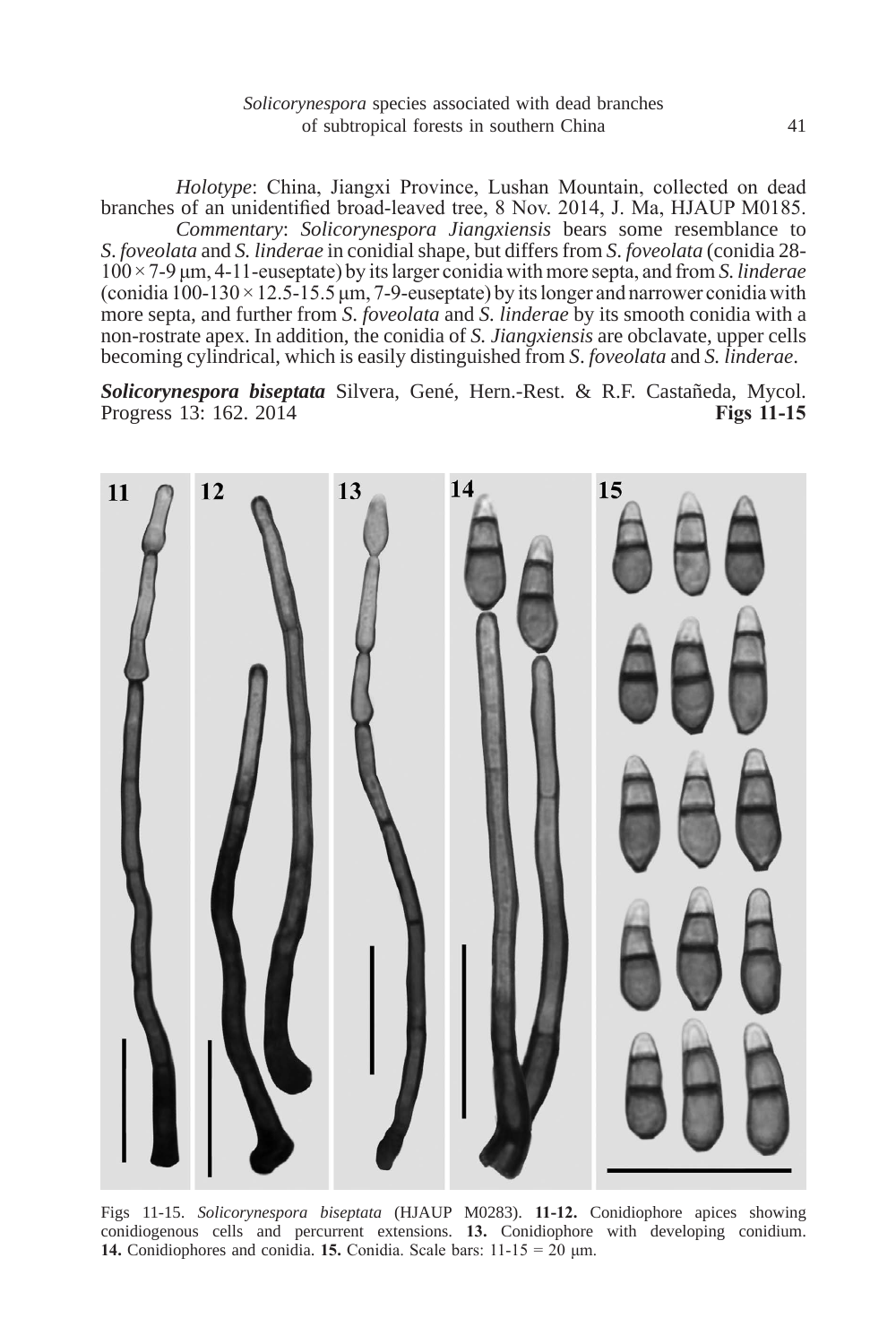

Figs 16-18. *Solicorynespora insolita* (HJAUP M0068). **16-17.** Conidiophores with terminal conidia, and conidiophore apices showing conidiogenous cells and percurrent extension. **18.** Conidia. Scale bars:  $16-18 = 40$  μm.

**conidiophores** macronematous, unbranched, 42-110 × 3-4 μm, determinate or indeterminate with 1-3 doliiform percurrent extensions. **conidiogenous cells** monotretic, integrated, terminal, cylindrical, 9.5-20 × 2.5-3 μm. **conidial secession** schizolytic. **conidia** solitary, acrogenous, obclavate, smooth, 2-euseptate,  $8-16 \times 4-5.5$  μm, dark brown at the basal and central cells, pale brown at the apex, 1-1.5 μm wide at the truncate base.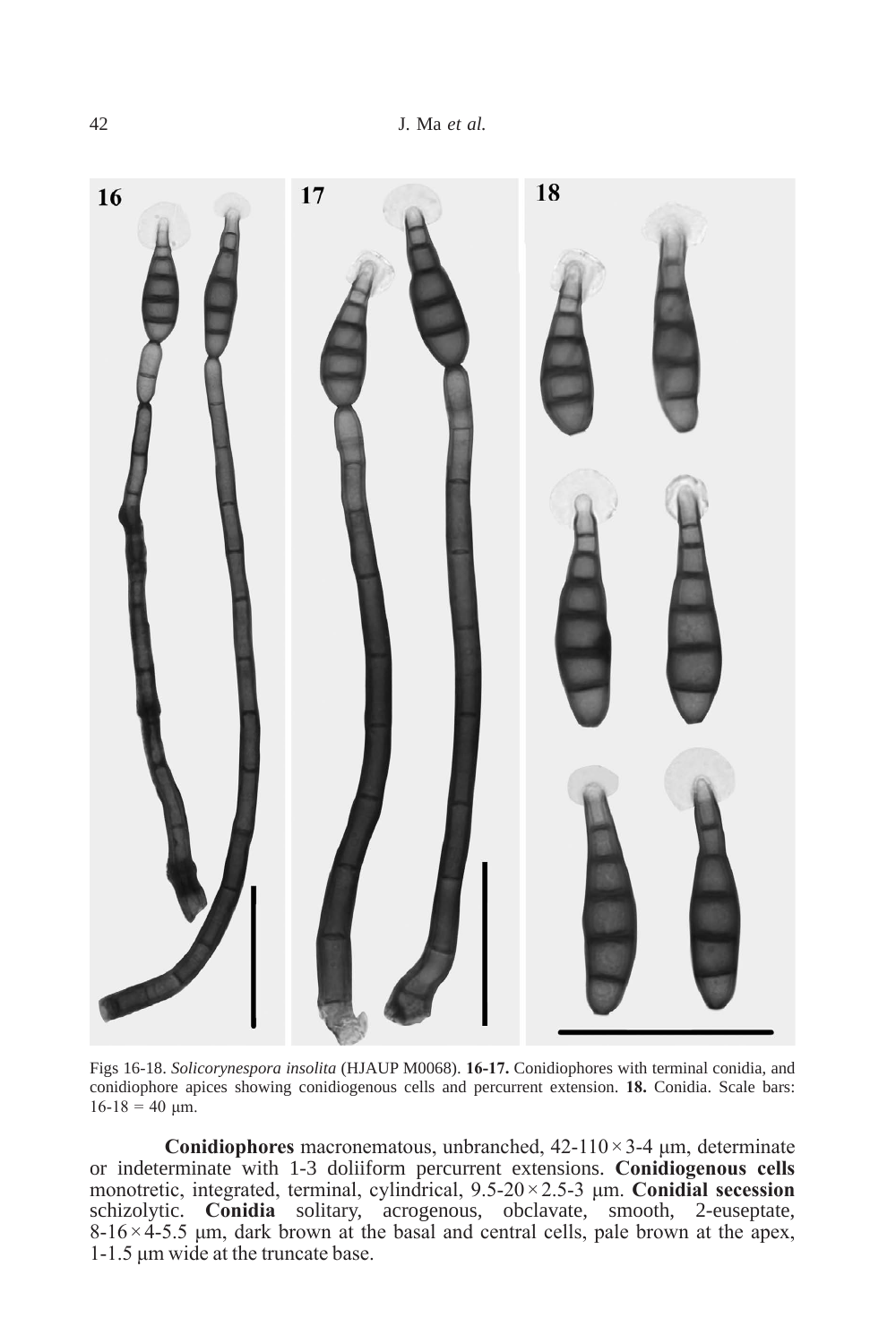*Specimen examined*: China, Jiangxi Province, Lushan Mountain, collected on dead branches of an unidentified broad-leaved tree, 6 Nov. 2014, J. Ma, HJAUP M0283

*Commentary*: *Solicorynespora biseptata* has been recorded from Spain (Hernández-Restrepo *et al.*, 2014), and has not been previously described from China. It is closely related to *S. ligustri* Jian Ma & X.G. Zhang (Ma *et al*., 2012b) and *S. pseudolmediae* (R.F. Castañeda) R.F. Castañeda & W.B. Kendr. (Castañeda-Ruíz & Kendrick, 1990) in conidial shape, but *S. ligustri* has slightly longer conidia (13-22 μm) with predominately 3-euseptate, and *S. pseudolmediae* has larger conidia (16-29 × 8.5- 12 μm) with 2-5-euseptate. Our collection corresponds well with the original description of *S. biseptata* (Hernández-Restrepo *et al*., 2014) except for the narrower conidia (4-5.5 μm *vs*. 5-10 μm) and narrower conidiophores (3-4 μm *vs*. 4-5 μm).

# **Solicorynespora insolita M. Hern.-Rest., Genè, R.F. Castañeda & Guarro, Mycol.**<br>Progress 13: 161. 2014 Progress 13: 161. 2014

**Conidiophores** macronematous, unbranched,  $155-362 \times 6.5-8.5$  μm, sometimes with 1 cylindrical or dolliform percurrent extension. **conidiogenous cells** monotretic, integrated, terminal, cylindrical, 11.5-17 × 5-6.5 μm. **conidial secession** schizolytic. **conidia** solitary, acrogenous, obclavate to subfusiform, smooth, brown, 5-6-euseptate,  $36-51.5 \times 9-12.5$  μm,  $2.5-3.5$  μm wide at the truncate base, apex rounded,  $3-4.5$  µm wide, and invested in a spherical or subspherical, hyaline or subhyaline mucous tunica ca 9-16 μm diam.

*Specimen examined*: China, Guizhou Province, Leigongshan National Nature Reserve, on dead branches of unidentified broad-leaved trees. 6 Sep. 2013, J. Ma HJAUP M0068, M0035-1; China, Jiangxi Province, Lushan Mountain, collected on dead branches of an unidentified broad-leaved tree, 8 Nov. 2014, J. Ma, HJAUP M0248; China, Guangdong Province, Nanling National Forest Park, collected on dead branches of an unidentified broad-leaved tree, 6 July 2014, J. Ma, HJAUP M0136.

*Commentary*: *Solicorynespora insolita* is reported for the first time from China. It bears some resemblance to *S. mulanjeensis* (B. Sutton) R.F. Castañeda, M. Stadler & Guarro (Castañeda-Ruíz *et al.*, 2004) in conidial shape, but differs from *S. mulanjeensis* (conidia 56-71 μm long) by its concolored, shorter conidia with a mucous tunica at the apex. In addition, the conidial wall of *S. mulanjeensis* is undulating rather than constricted at the septa, which is distinctly different from that of *S. insolita*. Compared with the morphology of the type specimen described by Hernández-Restrepo *et al.* (2014), the conidia of our specimen are somewhat wider (9-12.5 μm *vs*. 7.5-10.5 μm), and lack the phialidic synanamorph at the apex, but we believe they are basically the same species.

**Acknowledgment.** This project was supported by the National Natural Science Foundation of China (No. 31360011) and the Education Department of Jiangxi Province of China (No. GJJ13282).

#### **rEFErENcES**

CASTAÑEDA-RUÍZ R.F., 1996 — New species of *Haplotrichum* and *Solicorynespora* from Cuba. *Mycotaxon* 59: 449-452.

CASTAÑEDA-RUÍZ R.F., HEREDIA G.P., ARIAS R.M., SAIKAWA M., MINTER D.W., STADLER M., GUARRO J. & DECOCK C., 2004 — Two new hyphomycetes from rainforests of México, and *Briansuttonia*, a new genus to accommodate *Corynespora alternarioides*. *Mycotaxon* 89: 297- 305.